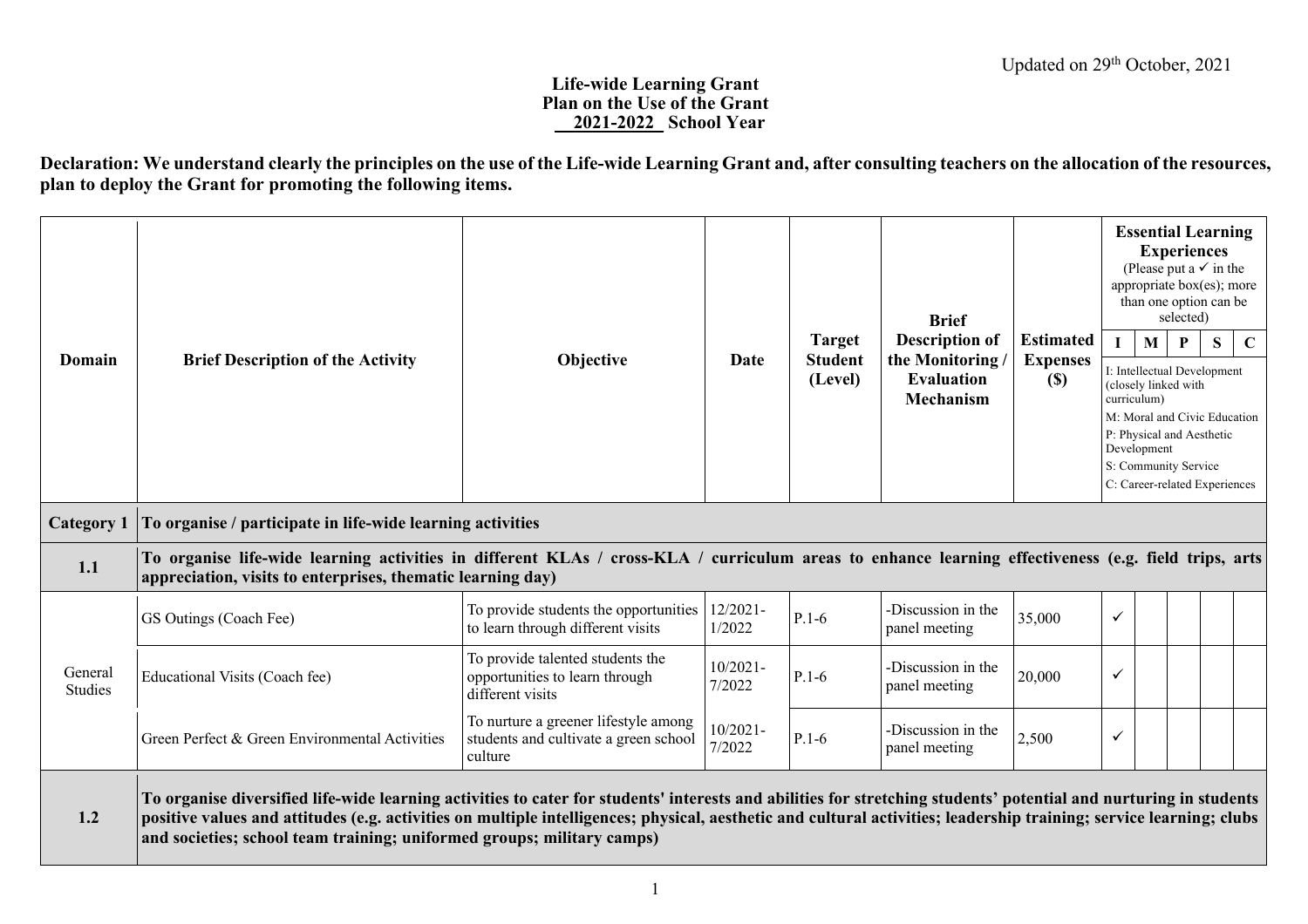|                                       |                                                               |                                                                                                       |                        |                                 | <b>Brief</b>                                      |                                     |                                                                                                                                                                                                         | <b>Experiences</b> | selected)    | <b>Essential Learning</b><br>(Please put a $\checkmark$ in the<br>appropriate box(es); more<br>than one option can be |             |
|---------------------------------------|---------------------------------------------------------------|-------------------------------------------------------------------------------------------------------|------------------------|---------------------------------|---------------------------------------------------|-------------------------------------|---------------------------------------------------------------------------------------------------------------------------------------------------------------------------------------------------------|--------------------|--------------|-----------------------------------------------------------------------------------------------------------------------|-------------|
| Domain                                | <b>Brief Description of the Activity</b>                      | Objective                                                                                             | <b>Date</b>            | <b>Target</b><br><b>Student</b> | <b>Description of</b><br>the Monitoring           | <b>Estimated</b><br><b>Expenses</b> | $\mathbf{I}$                                                                                                                                                                                            | M                  | P            | S                                                                                                                     | $\mathbf C$ |
|                                       |                                                               |                                                                                                       |                        | (Level)                         | <b>Evaluation</b><br><b>Mechanism</b>             | $(\$)$                              | I: Intellectual Development<br>(closely linked with<br>curriculum)<br>M: Moral and Civic Education<br>P: Physical and Aesthetic<br>Development<br>S: Community Service<br>C: Career-related Experiences |                    |              |                                                                                                                       |             |
|                                       | Swimming Gala (Application Fee)                               | To encourage students to strive for                                                                   | 14/1/2022              | $P.1-6$                         | - Discussion in the                               | 3,000                               |                                                                                                                                                                                                         |                    | $\checkmark$ |                                                                                                                       |             |
|                                       | Swimming Gala (Transportation)                                | excellence in swimming                                                                                |                        |                                 | panel meeting                                     | 2,000                               |                                                                                                                                                                                                         |                    | ✓            |                                                                                                                       |             |
| $\ensuremath{\mathop{\text{\rm PE}}}$ | Sports Day (Application Fee)                                  | To encourage students to do more                                                                      |                        |                                 | - Discussion in the                               | 2,000                               |                                                                                                                                                                                                         |                    | $\checkmark$ |                                                                                                                       |             |
|                                       | Sports Day (Transportation)                                   | exercise and participate more in<br>11/3/2022<br>$P.1-6$<br>panel meeting<br>athletics                |                        | 1,500                           |                                                   |                                     | $\checkmark$                                                                                                                                                                                            |                    |              |                                                                                                                       |             |
|                                       | World Book Day (Author's sharing)                             | To reinforce the importance and<br>enjoyment of reading towards<br>academics and personal development | 4/2022                 | $P.1-6$                         |                                                   | 2,000                               | $\checkmark$                                                                                                                                                                                            |                    |              |                                                                                                                       |             |
| Free Reading                          | Reading Ambassador and Student Librarian<br>Training (Badges) |                                                                                                       | $10/2021 -$<br>7/2022  | $P.2-3$                         | - Discussion in the<br>Curriculum Team<br>meeting | 2,000                               | $\checkmark$                                                                                                                                                                                            |                    |              |                                                                                                                       |             |
|                                       | Reading Award Scheme (Booklets)                               | To encourage students to read more<br>and develop their reading habits                                | $10/2021 -$<br>7/2022  | $P.1-6$                         | 10,000                                            |                                     | $\checkmark$                                                                                                                                                                                            |                    |              |                                                                                                                       |             |
| Bookmark Design (Materials)           |                                                               |                                                                                                       | $11/2021 -$<br>12/2021 | $P.2-6$                         | 4,500                                             |                                     | ✓                                                                                                                                                                                                       |                    |              |                                                                                                                       |             |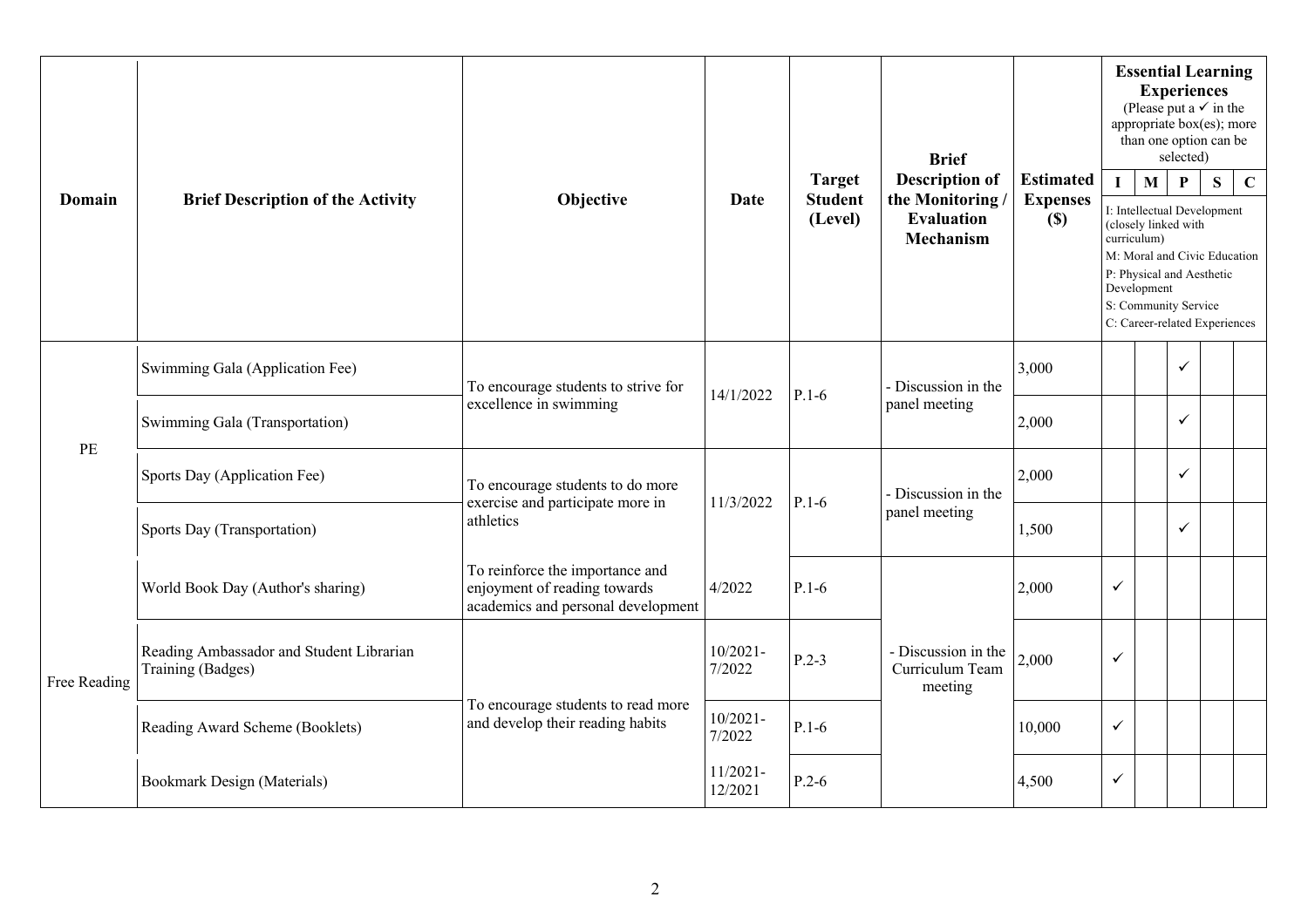|                       |                                                                          |                                                                                                                                             |                       | <b>Brief</b>                               |                                                                                   |                                               | <b>Essential Learning</b><br><b>Experiences</b><br>(Please put a $\checkmark$ in the<br>appropriate box(es); more<br>than one option can be<br>selected) |                                                                                                                                                                                               |              |   |             |
|-----------------------|--------------------------------------------------------------------------|---------------------------------------------------------------------------------------------------------------------------------------------|-----------------------|--------------------------------------------|-----------------------------------------------------------------------------------|-----------------------------------------------|----------------------------------------------------------------------------------------------------------------------------------------------------------|-----------------------------------------------------------------------------------------------------------------------------------------------------------------------------------------------|--------------|---|-------------|
| Domain                | <b>Brief Description of the Activity</b>                                 | Objective                                                                                                                                   | <b>Date</b>           | <b>Target</b><br><b>Student</b><br>(Level) | <b>Description of</b><br>the Monitoring/<br><b>Evaluation</b><br><b>Mechanism</b> | <b>Estimated</b><br><b>Expenses</b><br>$(\$)$ | L<br>curriculum)                                                                                                                                         | M<br>I: Intellectual Development<br>(closely linked with<br>M: Moral and Civic Education<br>P: Physical and Aesthetic<br>Development<br>S: Community Service<br>C: Career-related Experiences | P            | S | $\mathbf C$ |
| <b>STREAM</b><br>Team | <b>STREAM</b> competition (Materials)                                    | To expose students to different<br><b>STREAM</b> activities                                                                                 | $10/2021 -$<br>7/2022 | $P.4-6$                                    | - Discussion in the<br>Curriculum Team<br>meeting                                 | 29,400                                        | $\checkmark$                                                                                                                                             |                                                                                                                                                                                               |              |   |             |
|                       | Drone training (Training course)                                         | To expose students to new<br>technology                                                                                                     | $10/2021 -$<br>7/2022 | $P.4-6$                                    | - Discussion in the<br>Curriculum Team<br>meeting                                 | 35,000                                        | $\checkmark$                                                                                                                                             |                                                                                                                                                                                               |              |   |             |
|                       | Aquaponics equipment                                                     | To expose students to different<br>technologies                                                                                             | $10/2021 -$<br>7/2022 | $P.4-6$                                    | - Discussion in the<br>Curriculum Team<br>meeting                                 | 5,000                                         | ✓                                                                                                                                                        |                                                                                                                                                                                               |              |   |             |
| Chess Team            | Enrolment Fee, Coach Fee, Transportation                                 | To cultivate interests in playing<br>chess                                                                                                  | $10/2021 -$<br>7/2022 | $P.3-6$                                    | - Chess Team<br>evaluation                                                        | 35,736                                        | $\checkmark$                                                                                                                                             |                                                                                                                                                                                               |              |   |             |
| <b>Sports Teams</b>   | Transportation, Enrolment Fee, Registration,<br>Coach Fee, Venue Booking | To encourage students to join<br>different sports training and<br>competitions so as to enhance their<br>physical and aesthetic development | $10/2021 -$<br>7/2022 | $P.1-6$                                    | - Discussion in the<br>panel meeting                                              | 344,436                                       |                                                                                                                                                          |                                                                                                                                                                                               | $\checkmark$ |   |             |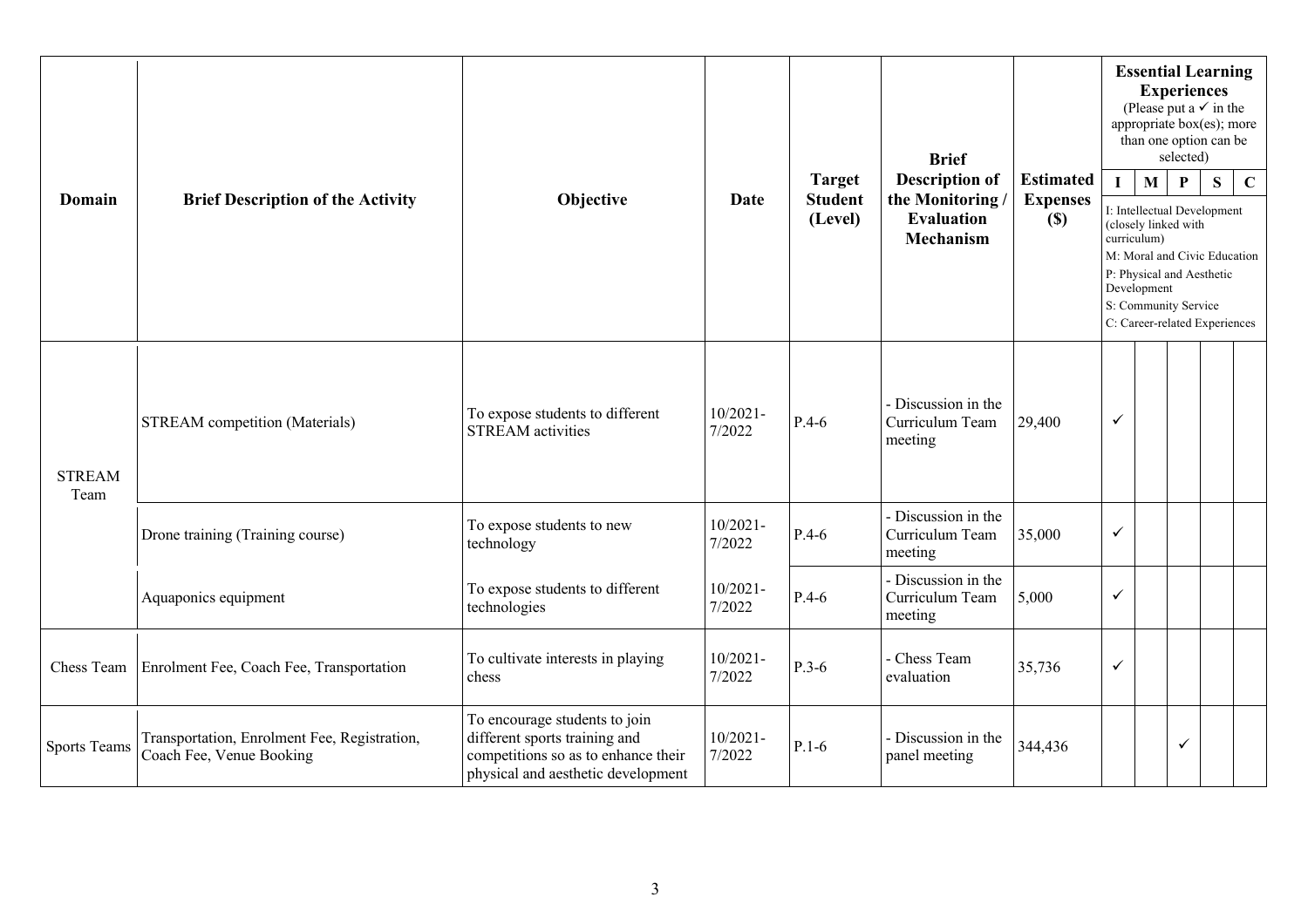|                     |                                          |                                                                            |                       |                                            | <b>Brief</b>                                                                     |                                            |             | <b>Essential Learning</b><br><b>Experiences</b><br>(Please put a $\checkmark$ in the<br>appropriate box(es); more<br>than one option can be                                                   | selected)    |   |             |
|---------------------|------------------------------------------|----------------------------------------------------------------------------|-----------------------|--------------------------------------------|----------------------------------------------------------------------------------|--------------------------------------------|-------------|-----------------------------------------------------------------------------------------------------------------------------------------------------------------------------------------------|--------------|---|-------------|
| <b>Domain</b>       | <b>Brief Description of the Activity</b> | Objective                                                                  | Date                  | <b>Target</b><br><b>Student</b><br>(Level) | <b>Description of</b><br>the Monitoring<br><b>Evaluation</b><br><b>Mechanism</b> | <b>Estimated</b><br><b>Expenses</b><br>(S) | curriculum) | M<br>I: Intellectual Development<br>(closely linked with<br>M: Moral and Civic Education<br>P: Physical and Aesthetic<br>Development<br>S: Community Service<br>C: Career-related Experiences | $\mathbf{P}$ | S | $\mathbf C$ |
|                     | Off-Campus Competition                   | To expose students to different<br>competitions                            | $10/2021 -$<br>7/2022 | $P.1-6$                                    | - Discussion in the<br>panel meeting                                             | 2,000                                      | ✓           |                                                                                                                                                                                               |              |   |             |
| Chinese             | Chinese Calligraphy Brush                | To arouse students' interest in<br>Chinese Calligraphy                     | $10/2021 -$<br>7/2022 | $P.1-6$                                    | - Discussion in the<br>panel meeting                                             | 800                                        | ✓           |                                                                                                                                                                                               |              |   |             |
|                     | Chinese eRead Scheme                     | To expose students to different types<br>of online reading                 | $10/2021 -$<br>7/2022 | $P.1-6$                                    | - Discussion in the<br>panel meeting                                             | 13,000                                     | ✓           |                                                                                                                                                                                               |              |   |             |
|                     | Chinese Culture Day                      | To increase students' interest in<br>Chinese culture                       | $10/2021 -$<br>7/2022 | $P.1-6$                                    | - Discussion in the<br>panel meeting                                             | 5,000                                      | ✓           |                                                                                                                                                                                               |              |   |             |
| Science             | Visits (Coach fares)                     | To provide students the opportunities<br>to learn through different visits | $12/2021 -$<br>1/2022 | $P.1-6$                                    | -Discussion in the<br>panel meeting                                              | 35,000                                     | ✓           |                                                                                                                                                                                               |              |   |             |
| Music Teams         | Coach Fee, Transportation, Enrolment Fee | To develop students' music talents                                         | $10/2021 -$<br>7/2022 | $P.1-6$                                    | - Discussion in the<br>panel meeting                                             | 189,155                                    |             |                                                                                                                                                                                               | $\checkmark$ |   |             |
| Mathematics<br>Team | <b>Enrolment Fee</b>                     | To develop students' mathematical<br>talents                               | 10/2020-<br>7/2021    | $P.4-6$                                    | - Discussion in the<br>panel meeting                                             | 1,000                                      | ✓           |                                                                                                                                                                                               |              |   |             |
| Visual Arts<br>Team | Transportation                           | To develop students' artistic talents                                      | 10/2020-<br>7/2021    | $P.1-6$                                    | - Discussion in the<br>panel meeting                                             | 3,000                                      |             |                                                                                                                                                                                               | ✓            |   |             |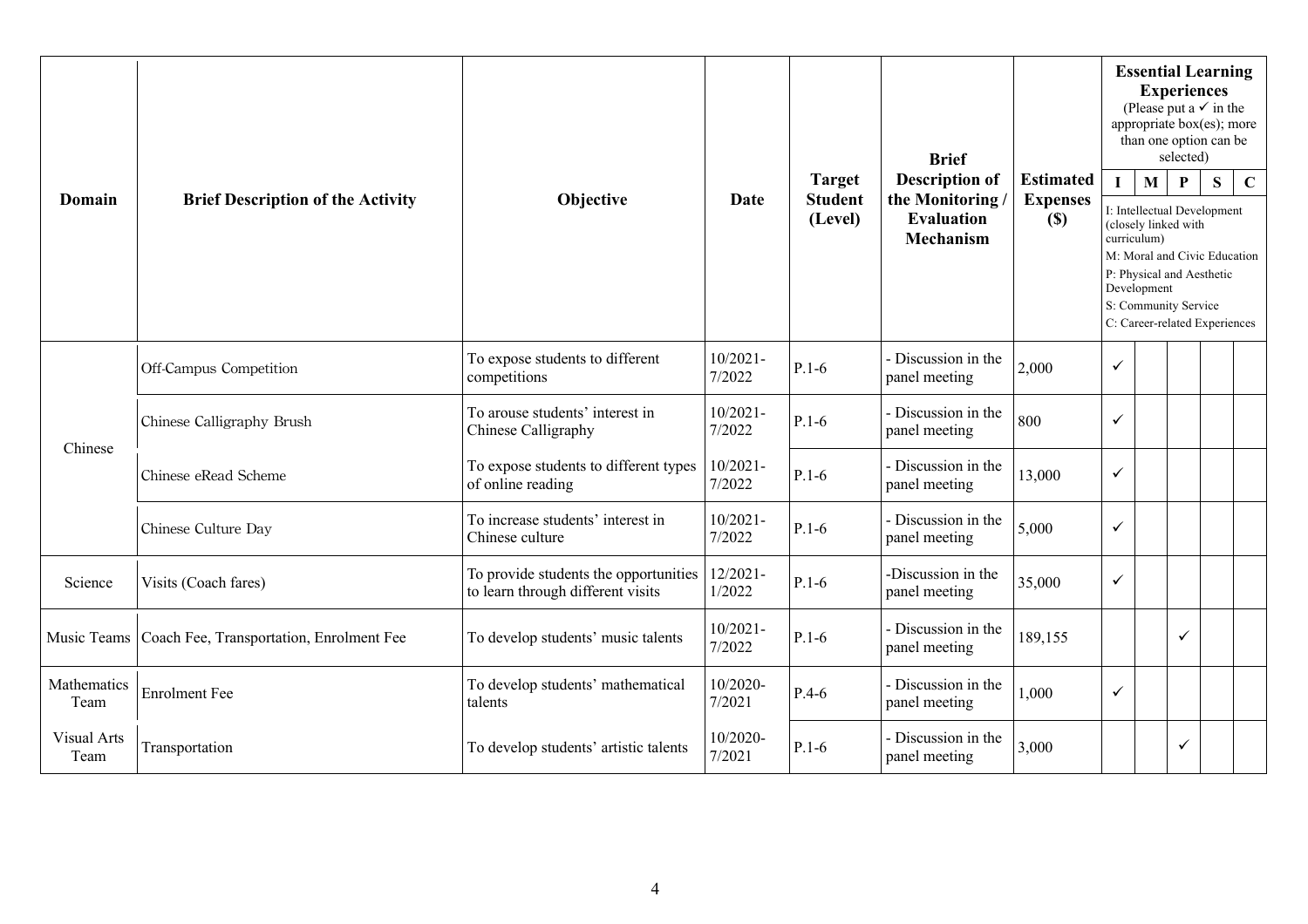|                          |                                                                                                           |                                                 |                                                    |         | <b>Brief</b>                                                              |                                              |                                                                                                                                                                                                                                       | <b>Essential Learning</b><br><b>Experiences</b><br>(Please put a $\checkmark$ in the<br>appropriate box(es); more<br>than one option can be | selected) |  |  |
|--------------------------|-----------------------------------------------------------------------------------------------------------|-------------------------------------------------|----------------------------------------------------|---------|---------------------------------------------------------------------------|----------------------------------------------|---------------------------------------------------------------------------------------------------------------------------------------------------------------------------------------------------------------------------------------|---------------------------------------------------------------------------------------------------------------------------------------------|-----------|--|--|
| <b>Domain</b>            | <b>Brief Description of the Activity</b>                                                                  | Objective                                       | <b>Target</b><br>Date<br><b>Student</b><br>(Level) |         | <b>Description of</b><br>the Monitoring<br><b>Evaluation</b><br>Mechanism | <b>Estimated</b><br><b>Expenses</b><br>$(S)$ | $\mathbf C$<br>M<br>S<br>P<br>I: Intellectual Development<br>(closely linked with<br>curriculum)<br>M: Moral and Civic Education<br>P: Physical and Aesthetic<br>Development<br>S: Community Service<br>C: Career-related Experiences |                                                                                                                                             |           |  |  |
| 1.3                      | To organise or participate in non-local exchange activities or competitions to broaden students' horizons |                                                 |                                                    |         |                                                                           |                                              |                                                                                                                                                                                                                                       |                                                                                                                                             |           |  |  |
| English                  | London Summer Language Tour (Teachers'<br>Transportation and Tour Fee)                                    | To widen students' horizons and<br>perspectives | 7/2022                                             | $P.4-5$ | - Discussion in the<br>panel meeting                                      | 70,000                                       | $\checkmark$                                                                                                                                                                                                                          |                                                                                                                                             |           |  |  |
|                          | Beijing Exchange Tour (Subsidies for students)                                                            | To widen students' horizons and<br>perspectives | 7/2022                                             | $P.5-6$ | - Discussion in the<br>panel meeting                                      | 75,000                                       | $\checkmark$                                                                                                                                                                                                                          |                                                                                                                                             |           |  |  |
| Experiential<br>Learning | Beijing Exchange Tour (Souvenir)                                                                          | To widen students' horizons and<br>perspectives | 7/2022                                             | $P.5-6$ | - Discussion in the<br>panel meeting                                      | 1,000                                        | $\checkmark$                                                                                                                                                                                                                          |                                                                                                                                             |           |  |  |
|                          | Beijing Exchange Tour (Uniform)                                                                           | To widen students' horizons and<br>perspectives | 7/2022                                             | $P.5-6$ | - Discussion in the<br>panel meeting                                      | 6,500                                        | ✓                                                                                                                                                                                                                                     |                                                                                                                                             |           |  |  |
|                          | Beijing Exchange Tour (Tour fee for teachers)                                                             | To widen students' horizons and<br>perspectives | 7/2022                                             | $P.5-6$ | - Discussion in the<br>panel meeting                                      | 21,000                                       | ✓                                                                                                                                                                                                                                     |                                                                                                                                             |           |  |  |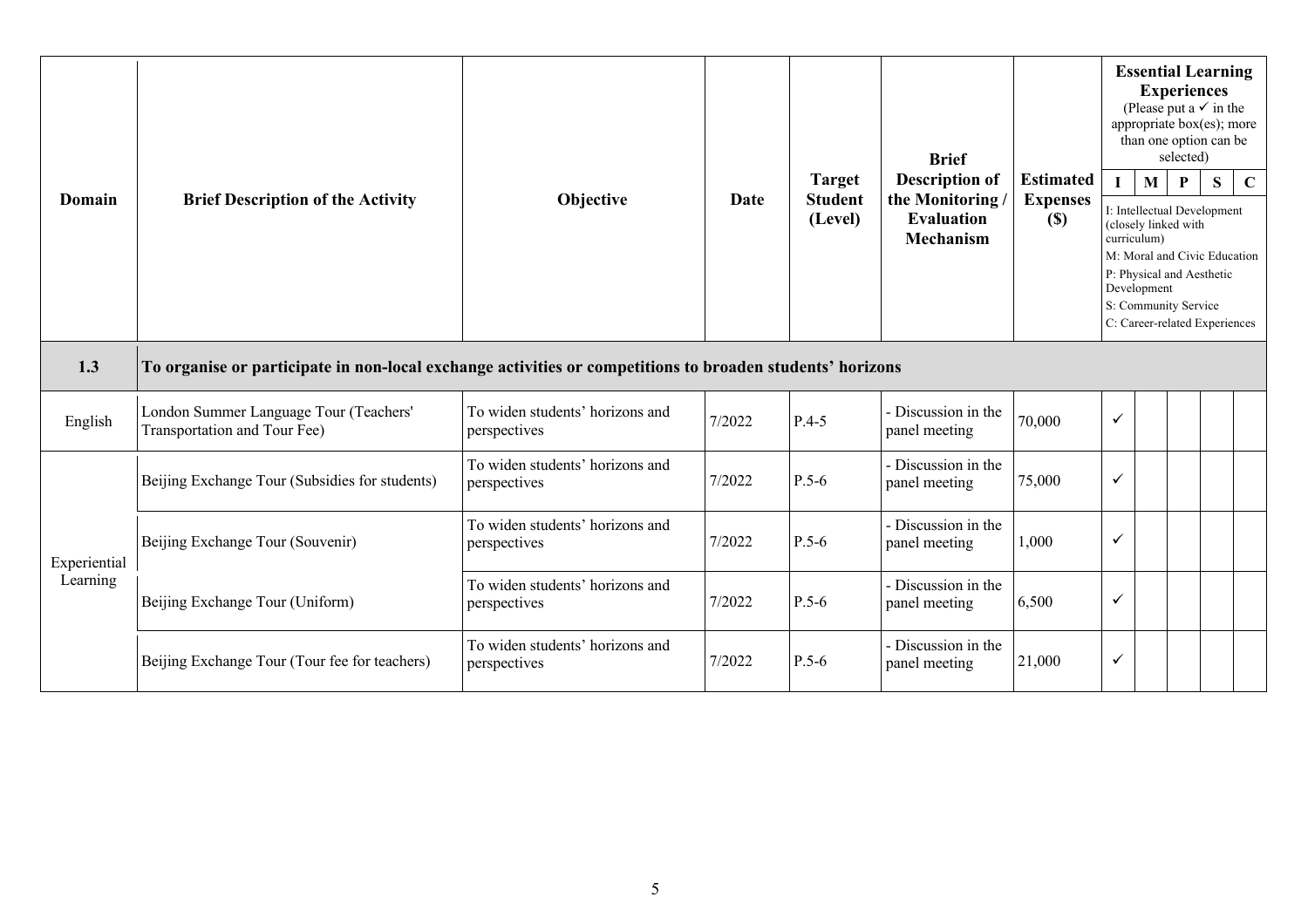|        | <b>Target</b> | <b>Brief Description of the Activity</b><br>Objective<br><b>Date</b> |                           |                                                    | <b>Brief</b><br><b>Description of</b>         |                                                                  |                  |                                                                                                                                      | <b>Essential Learning</b><br><b>Experiences</b><br>(Please put a $\checkmark$ in the<br>appropriate box(es); more<br>than one option can be<br>selected) |             |  |
|--------|---------------|----------------------------------------------------------------------|---------------------------|----------------------------------------------------|-----------------------------------------------|------------------------------------------------------------------|------------------|--------------------------------------------------------------------------------------------------------------------------------------|----------------------------------------------------------------------------------------------------------------------------------------------------------|-------------|--|
| Domain |               |                                                                      | <b>Student</b><br>(Level) | the Monitoring /<br><b>Evaluation</b><br>Mechanism | <b>Estimated</b><br><b>Expenses</b><br>$(\$)$ | (closely linked with<br>curriculum)<br>P: Physical and Aesthetic | M<br>Development | $\mathbf{P}$<br>I: Intellectual Development<br>M: Moral and Civic Education<br>S: Community Service<br>C: Career-related Experiences | S                                                                                                                                                        | $\mathbf C$ |  |
| 1.4    | <b>Others</b> |                                                                      |                           |                                                    |                                               |                                                                  |                  |                                                                                                                                      |                                                                                                                                                          |             |  |
|        |               |                                                                      |                           |                                                    |                                               |                                                                  |                  |                                                                                                                                      |                                                                                                                                                          |             |  |
|        |               |                                                                      |                           |                                                    |                                               |                                                                  |                  |                                                                                                                                      |                                                                                                                                                          |             |  |
|        |               |                                                                      |                           |                                                    | <b>Estimated Expenses for Category 1</b>      | 956,527                                                          |                  |                                                                                                                                      |                                                                                                                                                          |             |  |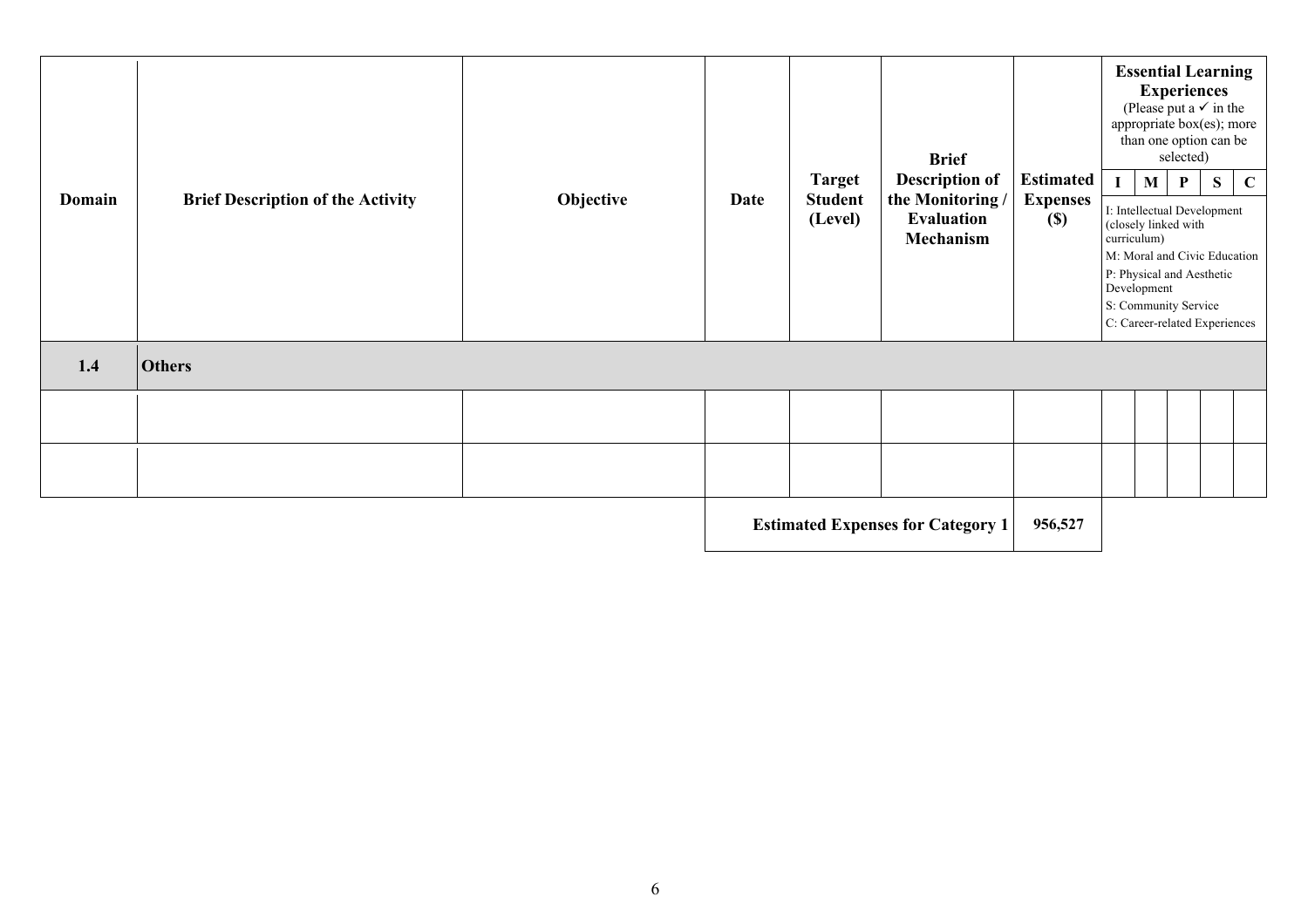| Domain                 | <b>Item</b>                                                                                                                | <b>Estimated Expenses (\$)</b>                                                              |        |
|------------------------|----------------------------------------------------------------------------------------------------------------------------|---------------------------------------------------------------------------------------------|--------|
| <b>Category 2</b>      | To procure equipment, consumables and learning resources for promoting life-wide learning                                  |                                                                                             |        |
| English                | English Online Learning Programme                                                                                          | To expose students to different modes of learning                                           | 10,000 |
| General<br>Studies     | School-base Recycle Activities (Recycle bins, Rubbish bins)                                                                | To reiterate the importance of being environmentally<br>friendly to the students            | 500    |
| Religious<br>Knowledge | Religious Activities (Presents and Materials)                                                                              | 800                                                                                         |        |
| Science                | STREAM activities (Materials for P.1-6)                                                                                    | 8,500                                                                                       |        |
| Music                  | To encourage students to perform before others and show<br>Annual Concert (Fluorescent Sticks and prizes)<br>their talents |                                                                                             | 1,000  |
| PE                     | Swimming Gala (Prizes & Souvenirs)<br>To encourage students to strive for excellence in swimming                           |                                                                                             | 5,000  |
|                        | Sports Day (Prizes & Souvenirs)                                                                                            | To encourage students to do more exercise and participate<br>more in athletics              | 10,000 |
| Student                | Friday ECA (Teaching Aids)                                                                                                 | To improve the quality of the ECA                                                           | 5,000  |
| Activities             | Post-exam activities                                                                                                       | To encourage students to learn by joining different activities                              | 2,000  |
| Free                   | 閲讀悅多 FUN 活動 (Materials)                                                                                                    | To arouse students' interests in reading by participating in<br>the World Book Day activity | 5,000  |
| Reading                | Reading Award Scheme (Souvenir)                                                                                            | To encourage students to read more and develop their<br>reading habits                      | 4,000  |
| Curriculum             | IBL week Project Learning (Teaching Aids)                                                                                  | To infuse inquiry based learning skills into the curriculum                                 | 8,000  |